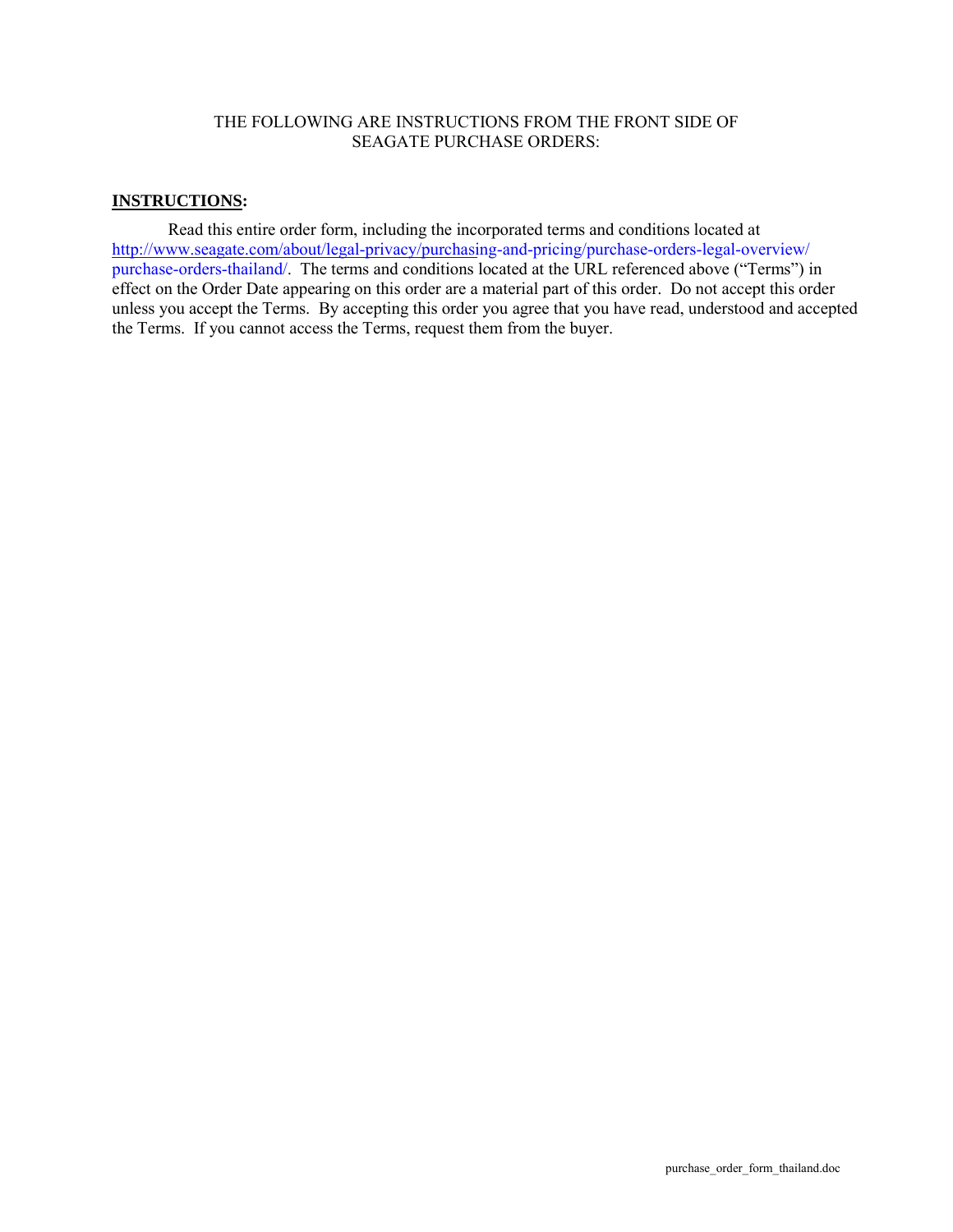## THE FOLLOWING ARE THE CONTRACTUAL TERMS FROM THE BACK SIDE OF SEAGATE PURCHASE ORDERS:

# **PURCHASE ORDER**

#### **1. ACCEPTANCE**

1.1. **Acceptance Must Mirror Offer**. This order is an offer to purchase goods or services under these exact terms only; this order is limited to acceptance of these exact terms without modification.

1.2. **Additional Terms Are Proposals**. Any additional or different terms in your acceptance will be construed as proposals and will not become part of our contract with you unless we agree in writing to your additional terms. All references in this order to "you" or "your" refer to the supplier designated above. All references in this authorization to "us" or "we" refer to Seagate.

1.3. **Existing Agreement**. If we have an existing formal written agreement with you governing our purchase of your goods or services, then the terms in the formal written agreement will supersede any contrary terms in this order.

#### **2. PRICES**

2.1. **Lowest Price**. Your prices may not be greater than any prices you offer to any other customer for the same goods or services in similar quantities and condition from the time when this order is placed with you and the time it is fully performed by you.

2.2. **Last Quoted Price**. If no price is specified in this order, your price must be equal to or less than the last price you previously quoted or charged us.

2.3. **Expenses**. If this order allows for reimbursement of your expenses, you must comply with our Corporate Travel Policy, located at<http://www.seagate.com/about/legal-privacy/corporate-travel-policy/>, which is available from us upon request and incorporated into this order.

2.4. **Prepay & Add**. If this order says "prepay & add," then you must prepay all shipping costs and include the actual shipping costs on your invoice as a separate line item.

2.5. **Sales Tax**. If an item is designated as taxable, then include the actual sales tax on your invoice as a separate line item.

2.6. **Prices All Inclusive**. Except for "prepay & add", the total price in this order includes all value added taxes, income and corporate taxes, excise taxes, stamp duties and other taxes and charges and expenses related to the shipping and delivery of goods or the performance of services. If the price is based on weight of the goods, the weight ordered excludes the weight of any packaging.

2.7. **Invoices**. You will submit a separate invoice to us for each shipment. Your invoice must include this order number and may not cover more than one order.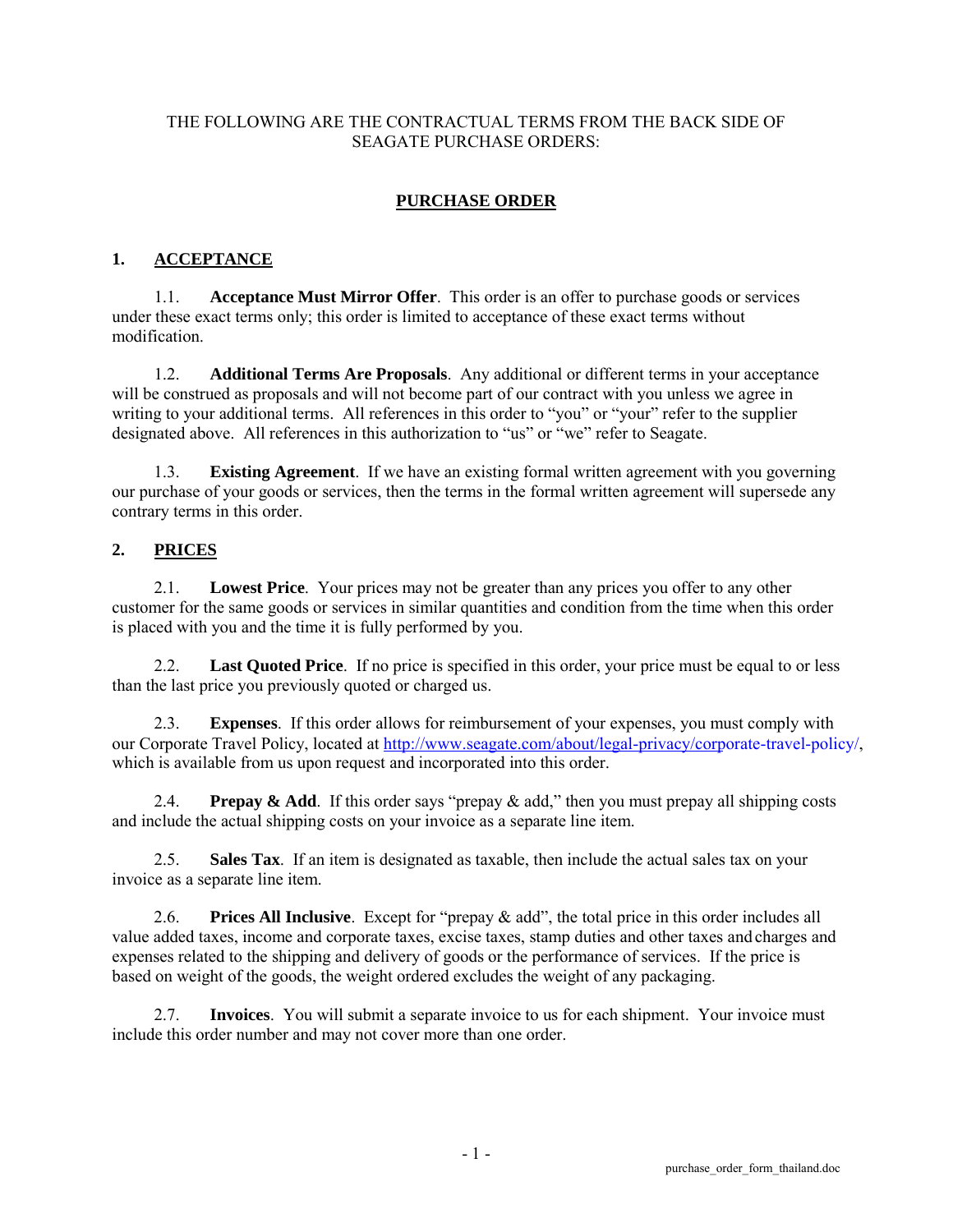#### **3. SHIPPING TERMS**

3.1. **Incoterms**. All shipping terms in this order refer to International Chamber of Commerce, *Incoterms 2010*. If the goods are to be delivered through a "Just-In-Time" (JIT), "Vendor Managed Inventory" (VMI) or "3rd Party Logistics" (3PL) facility, the delivery destination is not the JIT, VMI or 3PL facility, but the Seagate facility that receives the after the goods are shipped from the JIT, VMI or 3PL facility.

3.2. **Transfer of Title**. Title of goods will pass to Seagate when delivery is complete according to the designated Incoterm as defined in *Incoterms2010*.

3.3. **Cargo Insurance**. If the designated Incoterm requires cargo insurance, you must purchase cargo insurance under Institute Cargo Clauses, Clause A (formerly "all risks") of the International Underwriting Association of London, or its successor. If you do not purchase insurance under Clause A, you will bear the risk of loss for all risks that are covered under Institute Cargo Clauses, Clause A.

3.4. **Shipping Instructions**. Ship only the quantities specified in this order. Do not over-ship or under-ship. Ship your goods for arrival on the delivery date specified in this order. Enclose a packing slip with each shipment and print this order number on the packing slip and all invoices. Advise us immediately if you are unable to ship so that your goods arrive on the specified delivery date. In all shipments, you must comply with the Customs Clearance Documentation located at [http://www.seagate.com/about/legal-privacy/legal-terms/customs-clearance-documentation/,](http://www.seagate.com/about/legal-privacy/legal-terms/customs-clearance-documentation/) including any applicable country specific requirements identified in the Customs Clearance Documentation, which is also available from us upon request and incorporated into this order.

3.5. **Overshipments and Early Shipments**. If you ship more goods than ordered, or if you deliver the goods earlier than ordered, we may purchase some or all of the goods or return some or all of the goods to you at your risk and expense.

3.6. **Tax or Duty Refunds**. We reserve the right to any tax or duty refunds. You will provide us with any documents necessary to prove importation and to claim duty drawbacks or similar relief.

### **4. PACKAGING AND LABELING**

4.1. **Packaging**. You must package all goods in accordance with good commercial practice and in a manner acceptable to common carriers for shipment at the lowest rate for the goods involved, and adequate to ensure safe arrival of the goods to their destination.

4.2. **Labeling**. Your packaging must be labeled with this order number, the date of shipment, and the names of any consignee and consignor. You must include an itemized packaging sheet with each shipment. You must mark each package with any required handling and shipping information.

### **5. CANCELLATION AND RESCHEDULING**

5.1. **Cancellation for Default**. Time is of the essence under the order. We may cancel this order in whole or in part if you do not deliver the goods or perform the services in full conformance with the warranties in Section 6 within the time specified in this order. If we cancel this order for default and it is later determined that you were not in default, your rights will be construed as if the cancellation was for our convenience under Section 5.3.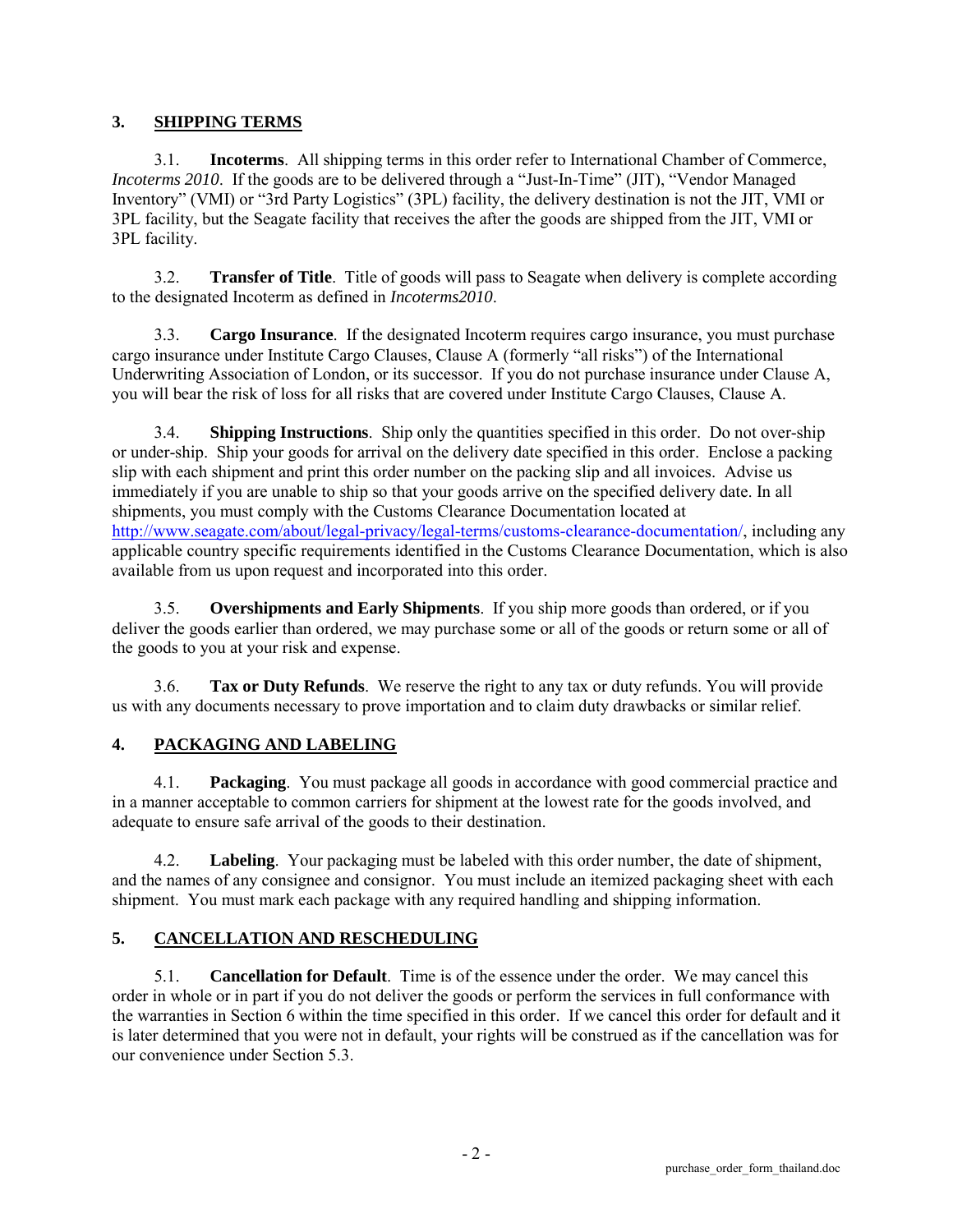5.2. **Cancellation of Government Contract**. If this order bears a United States government contract number, we may cancel this order and any related orders upon notice of termination of the prime contract from the government. If we cancel this order for termination of a US government prime contract, we will provide fair compensation, as provided for under the Contract Settlement Act of 1944 (Public Law 395, 78th Congress).

5.3. **Cancellation for Convenience**. We may cancel this order, in whole or in part, at any time for our convenience. If we cancel this order for our convenience and we give you less than 30 days' notice of cancellation, we will reimburse your actual reasonable out-of-pocket costs that are not capable of being mitigated. To be reimbursed, you must submit your request for reimbursement within 30 days after our notice of cancellation.

5.4. **Work in Progress**. Upon receipt of our notice of cancellation, regardless of the reason for the cancellation, you must immediately stop all work in progress and use your best efforts to mitigate any costs associated with the cancellation. We have the option to purchase your work in progress, including any raw materials you may have obtained to use in your work. Our price to purchase your work in progress will be a prorated price based on the percentage of work remaining to be completed. Our price to purchase any raw materials will be your actual cost. You are not entitled to any other remedy for cancellation of this order except as provided in this section.

5.5. **Rescheduling**. We may reschedule your delivery of goods or performance of services at any time without liability. The new date for delivery or performance will not be more than 180 days beyond the originally scheduled date.

#### **6. WARRANTIES**

6.1. **Warranty Period**. All warranties under this order continue for five years after the date of delivery to us, unless a different warranty period is stated on the face of this order.

6.2. **Warranties Regarding Goods**. You make the following warranties to us regarding all goods you provide under this order:

(a) The goods are new and do not contain any used or refurbished parts.

(b) The goods function properly under normal use, are of good workmanship, free from defect, of merchantable quality, and fit for our intended use.

The goods fully comply with any specifications provided by us, including without limitation our Product Stewardship specification, and any samples or documentation provided by you.

(d) The goods are free of any encumbrances.

(e) The goods do not violate any intellectual property rights of any third party.

6.3. **Warranties Regarding Services**. You make the following warranties to us regarding all services you provide under this order:

(a) You perform the services with reasonable skill and care in a professional manner and in full conformance with any specifications or statements of work provided by us.

Your performance of the services does not violate any intellectual property rights of any third party or any duty of confidentiality you owe to any third party.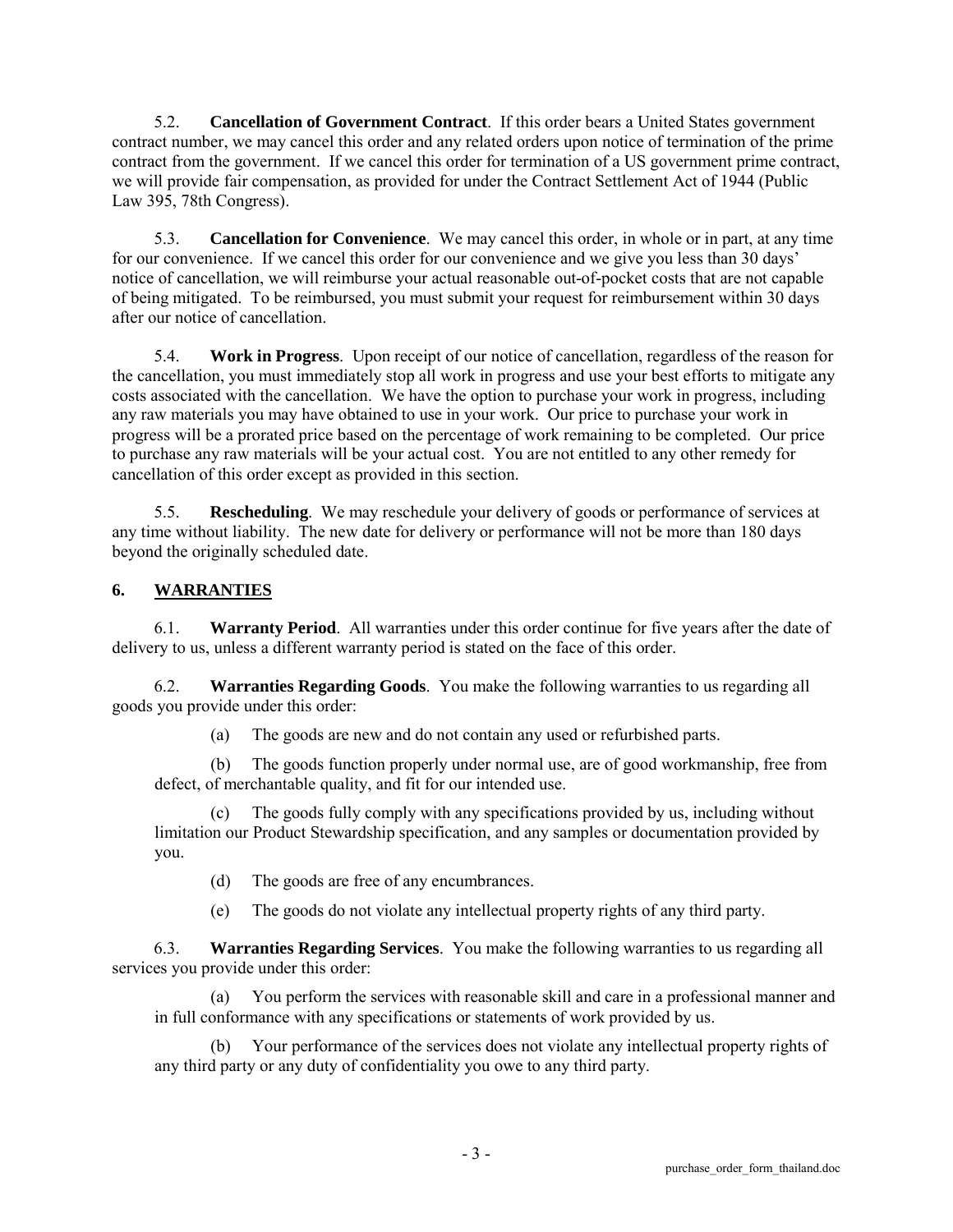6.4. **Other Warranty Terms**. The warranties listed above are in addition to any other warranties expressly made by you or imposed by law. All warranties will survive inspection and payment by us and are assignable to our successors and assigns.

6.5. **Warranty Remedies**. If any goods or services do not meet the warranties, we may, at our option, and without additional cost to us,

(a) require you to repair or replace the goods until the goods meet the warranties,

(b) require you to re-perform any services until the services meet the warranties,

(c) return any of the goods to you at your expense for a full refund,

(d) correct the non-conformance and charge you for the cost to make the correction,

(e) engage a third party to provide substitute goods or services and charge you for the costs of obtaining the substitute goods or services from the third party.

6.6. **Remedies Nonexclusive**. The remedies listed above are in addition to any other remedies available to us in law or equity. Our review and approval of your materials or designs will not relieve you of the warranties.

### **7. LIMITATION OF LIABILITY**

7.1. **Limitation of Amount of Liability**. Our maximum liability to you arising out of this order, regardless of the basis of liability or the form of action, will not exceed the total price stated in this order plus goods and services tax and prepay & add charges.

7.2. **Limitation of Type of Liability**. We will not be liable to you for any indirect, special, incidental, or consequential damages, however caused, regardless of whether we are advised of the possibility of such damages.

7.3. **Exclusion of Liability of Our Employees**. Our officers, directors, employees, affiliates and other agents are not personally liable to you under this order, and will not be liable to you under any claim related to this order.

7.4. **Purpose**. The purpose of this section is to limit our potential liability arising out of this order, and that allocation of risk is reflected in the prices. This Section 7 will apply despite the failure of any remedy of its essential purpose.

#### **8. INTELLECTUAL PROPERTY RIGHTS**

8.1. **Preexisting Intellectual Property**. We own all intellectual property rights related to any information or items we provide you. You may not use our intellectual property except to benefit us.

8.2. **Developed Intellectual Property**. The goods or services ordered are specially ordered or commissioned by us and are works made for hire. You transfer to us, without further consideration, all right and interest in any intellectual property developed by you during your performance of any services or delivery of any goods under this order. You must immediately disclose to us any intellectual property developed by you arising out of your performance of the services. You agree to take all necessary actions to effect your grant and assign your interest in any intellectual property developed by you including but not limited to executing all documents as may be required under applicable laws.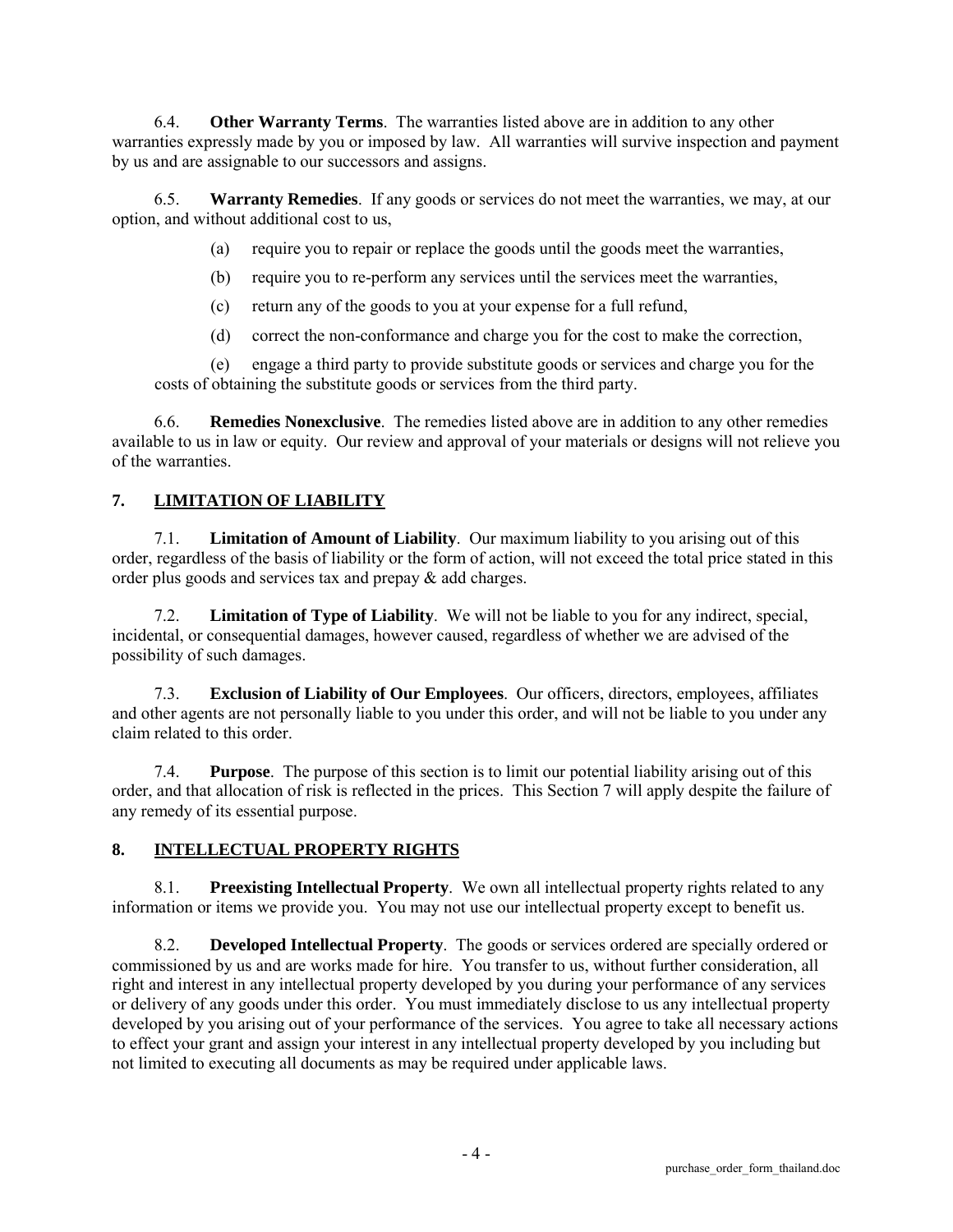8.3. **Intellectual Property Indemnification**. You will defend and indemnify us and our directors, officers, employees and affiliates against any claim alleging that your goods or services infringe or violate a patent, copyright, trademark, trade dress, trade secret, or any other contractual right, proprietary right or intellectual property right of any third party.

### **9. CONFIDENTIALITY**

9.1. **Confidential Information**. Any information regarding our intellectual property is our commercial valuable confidential information. The existence of this order and the information in this order is our confidential information. Any other information that we provide to you that is identified as "confidential," or is identified with similar language, or which under the circumstances surrounding disclosure ought to be treated as confidential, is our commercial valuable confidential information.

9.2. **Nondisclosure**. Except as required by law, you may not disclose our confidential information to any third party or use our confidential information other than for the purpose of your performance under this order without our prior written consent. You must segregate our confidential information from all other information. You must destroy or return our confidential information to us upon our request.

# **10. INDEMNIFICATION AND INSURANCE**

10.1. **General Indemnification**. You will defend and indemnify us and our directors, officers, employees and affiliates against any claim or action arising out of your performance of this order.

10.2. **Insurance**. You will maintain general commercial liability insurance in the minimum amount of US \$1,000,000 combined single limit for personal injury and property damage. If you have employees, you must maintain employer's liability in a minimum amount of US \$1,000,000 per occurrence and workers' compensation insurance in accordance with law. Your insurance must include a waiver of the insurer's subrogation rights against us, unless prohibited by law.

# **11. DISPUTE RESOLUTION**

11.1. **Good-Faith Negotiation Followed by Mediation**. The parties will attempt to resolve any dispute relating to this order through good faith, informal efforts. All disputes, controversies or differences arising out of or in connection with this order that are not resolved informally, must be submitted to the Singapore Mediation Centre and the Singapore International Arbitration Centre for resolution by mediation-arbitration in accordance with the SMC-SIAC Med-Arb Procedure for the time being in force, which procedure is deemed to be incorporated by reference into this clause.

11.2. **Exclusion for Equitable Relief for Confidentiality**. We may seek equitable relief at any time to enforce the provisions of Section 9 of this order.

# **12. MISCELLANEOUS**

12.1. **Independent Contractor Status; Governing Law**. You and your employees are independent contractors and not employees, agents, joint venturers or partners of Seagate. This order is governed by the laws of Singapore, without regard to its conflicts of laws rules. The United Nations Convention on Contracts for the International Sale of Goods will not apply.

12.2. **Compliance With Laws**. You must comply with all applicable laws in performing your obligations under this order, including without limitation those governing environment, health and safety,